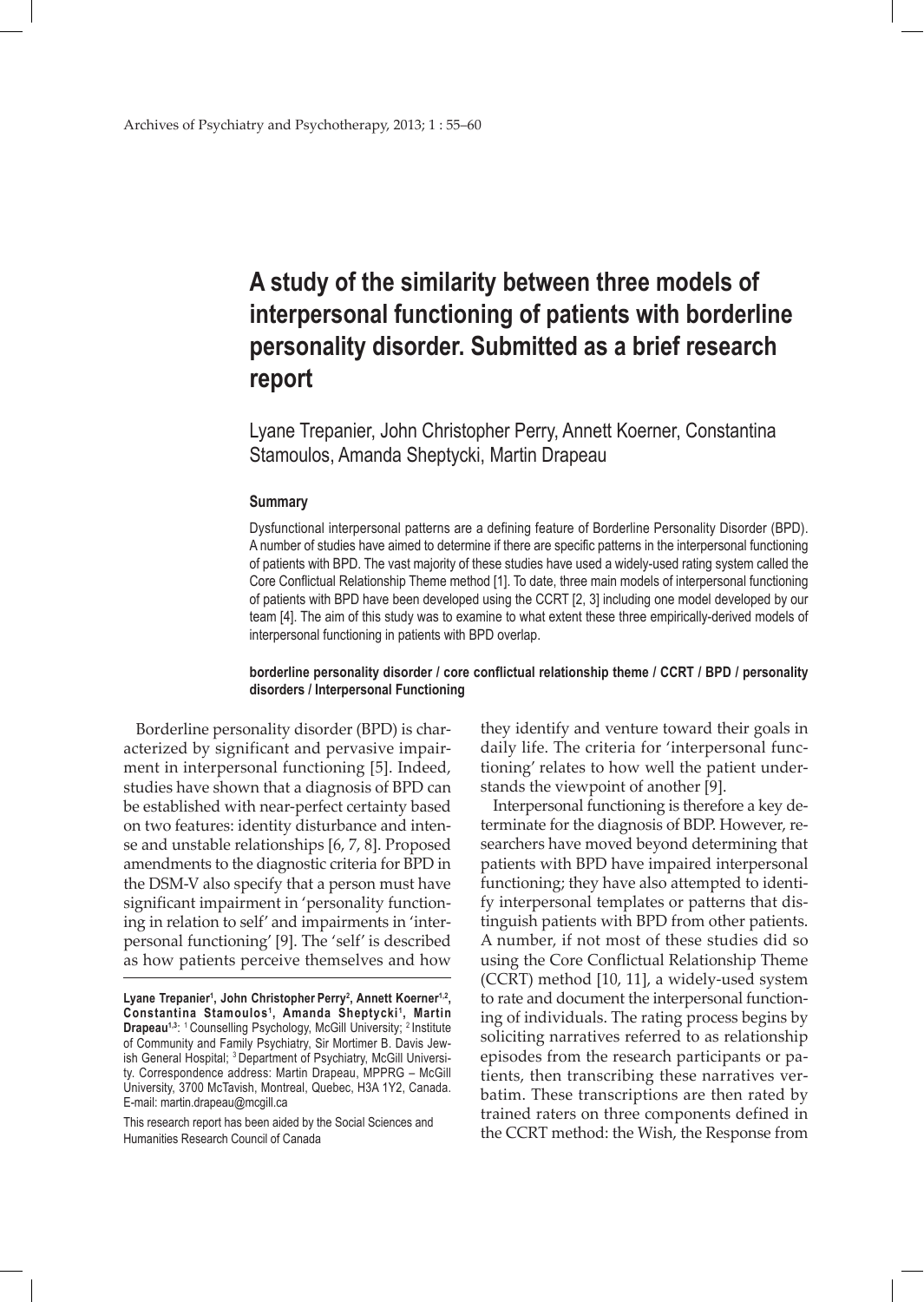Other (RO), and the Response from Self (RS). A "Wish" is defined by Luborsky and Crits-Christoph [1] as any expression of desire, need, or intention expressed by the patient. An RO refers to statements describing how the other person responded or reacted to the patient's Wish [6]. Finally, RS statements include the thoughts, feelings, and reactions the patient had as an outcome to the other person's response. For each of the three components (Wish, RO, and RS), the method describes eight clusters that each reflect different behaviors, feelings or thoughts (see Tab. 1 – *next page*).

In a first CCRT-based study, Chance and colleagues [2] investigated the interpersonal patterns of 11 patients with BPD with a history of suicidal attempts and 11 individuals with BPD with no history of suicidal behavior (see Tab. 1). Results showed that patients with BPD who were hospitalized for suicide attempts generally had similar relationship patterns as those with no history of a suicide attempt. Chance and colleagues [2] found that in interpersonal situations, the most prevalent wish of patients with BPD was a wish to be loved and understood (Wish Cluster 6). The second most prevalent wish was a wish to be close and accepting of others (Wish Cluster 5). The most prevalent RO (Response of Other) cluster was RO-5 (others are rejecting and opposing), followed by RO-7 (others like me). For the Response of Self component, the most prevalent was RS-7 (I feel disappointed and depressed), and RS-2 (I am unreceptive).

In a second study, Diguer and colleagues [3] investigated differences between psychotic, borderline, and neurotic personality organizations (POs), as defined by Kernberg [12, 13]. A total of 120 participants were assigned to each of the three PO groups; the Psychotic group (*n* = 20) group included schizoid, schizotypal, and paranoid subtypes; the Borderline group (*n* = 31) included narcissistic, dependent, passive-aggressive, infantile, borderline and antisocial subtypes; and the Neurotic group (*n* = 31) included masochistic-depressive, obsessive-compulsive disorder, hysterical subtypes, and an absence of BPD characteristics. The two most prevalent wishes in the BPO group were a wish to be distant and avoid conflict (W-4) and a wish to be loved and understood (W-6). The most prevalent responses from other were rejection and opposition (RO-5) and others

getting upset (RO-3). In interpersonal situations, patients with a BPO most often ended up feeling disappointed and depressed (RS-7) and anxious and ashamed (RS-8).

More recently, we [14, 15] examined the narratives from a total of 158 patients, 77 of whom had a diagnosis of BPD (see also [4]; Tab. 1). The remaining 81 patients had been diagnosed with other personality disorders. Like in the previous two studies, the CCRT method was employed to score the relationship episodes described in the participants' narratives. The results showed that patients with BPD wished to be loved and understood (Wish-6) but also wished to be distant from others and to avoid conflicts (Wish-4) in interpersonal situations. For the Response of Others (RO) component, RO-5 (others are rejecting and opposing) and RO-8 (others are understanding) were most prevalent. For the Response of Self component of the CCRT, the most prevalent were RS-7 (I am disappointed and depressed) and RS-8 (I am anxious and ashamed [15].

While our model led to a number of followup studies that aimed to further examine the interpersonal functioning of patients with BPD [14, 16, 17], the question remained as to how this model was comparable to those of Chance and colleagues [2] and of Diguer and colleagues [3]. Indeed, given a number of differences in the findings of the three research teams, it is important to determine to what extent our model is comparable to the other two models. Failing to find similarities between our model and the models of Chance and Diguer could indicate not only differences in the samples used or possible differences in the use of the CCRT method, but also that there is more randomness in the interpersonal functioning of patients with BPD than previously. Hence, this study aimed to examine how the model proposed by Drapeau and colleagues [4] is correlated with those of Chance and colleagues [2] and Diguer and colleagues [3]. This study also examined if the latter two models are correlated.

## **Method**

A complete description of the three studies examined here, the samples, and the CCRT method can be found in the original material of the three research teams [2, 3, 4, 14, 16, 18, 19].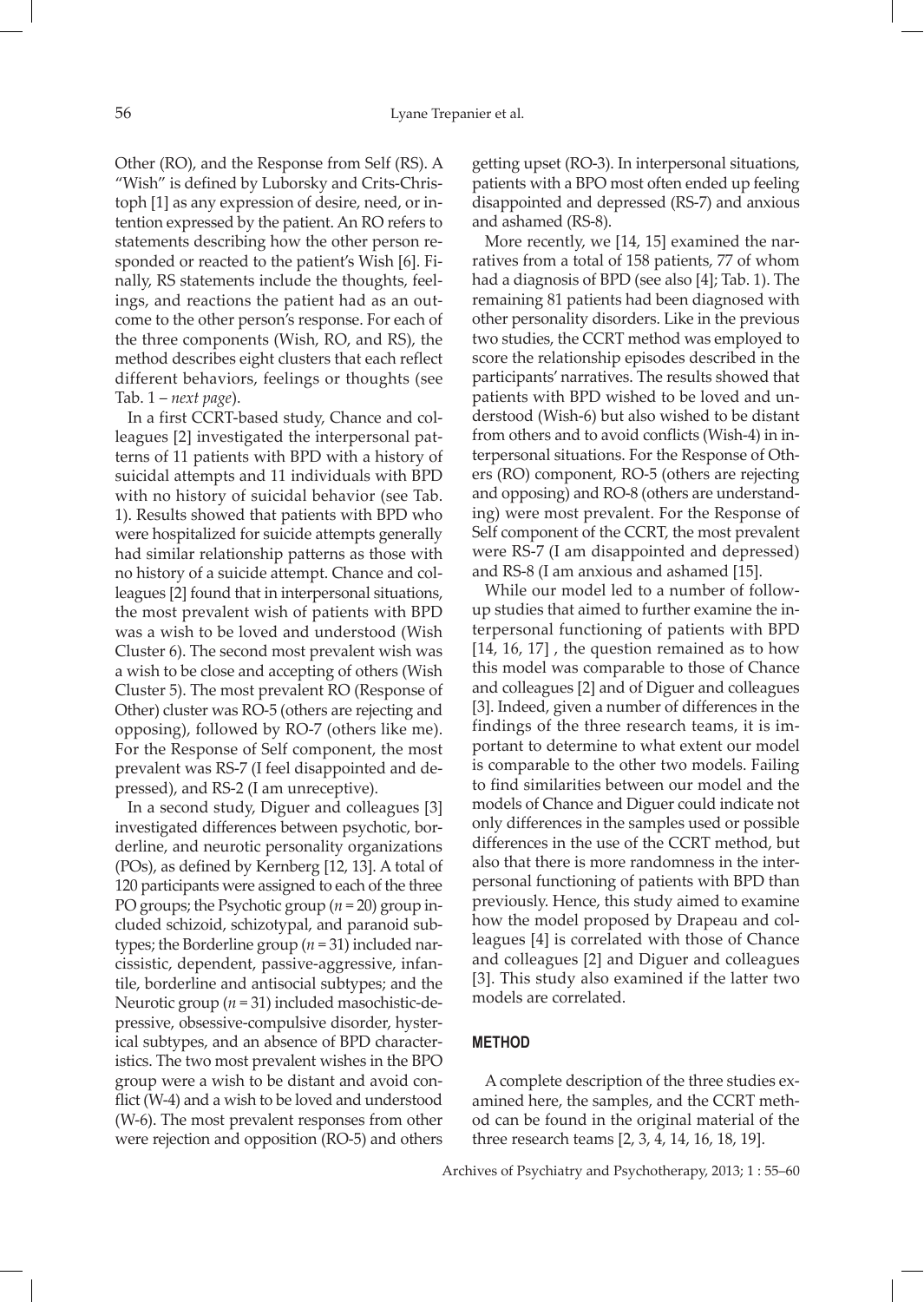|                       |                       | Chance et al. [2] |                  | Diguer et al. [3]     |                | Drapeau et al. [4] |                       |                          |
|-----------------------|-----------------------|-------------------|------------------|-----------------------|----------------|--------------------|-----------------------|--------------------------|
| Cluster               | Mean<br>$\frac{0}{0}$ | Rank              | Within<br>C.I. ? | Mean<br>$\frac{0}{0}$ | Rank           | Within<br>C.I. ?   | Mean<br>$\frac{0}{0}$ | Rank                     |
| W 1. To assert and    | 9.2                   | 6                 | $\mathbf{L}$     | N.A.                  | $\overline{7}$ | N.A.               | 10.7                  |                          |
| be independent        |                       |                   |                  |                       |                |                    |                       | 5                        |
| W 2. To oppose, hurt  | 4.0                   | $\overline{7}$    | $\Box$           | N.A.                  | 6              | N.A.               | 5.1                   | $\tau$                   |
| and control others    |                       |                   |                  |                       |                |                    |                       |                          |
| W 3. To be            |                       |                   |                  |                       |                |                    |                       |                          |
| controlled, hurt, not | 18.1                  | 3                 |                  | N.A.                  | 8              | N.A.               | 5.2                   | 6                        |
| responsible           |                       |                   |                  |                       |                |                    |                       |                          |
| W 4. To be distant    | 10                    | $\overline{4}$    |                  | N.A.                  | $\mathbf{1}$   | N.A.               | 20.4                  | $\overline{2}$           |
| and avoid conflict    |                       |                   |                  |                       |                |                    |                       |                          |
| W 5. To be close and  | 19.5                  | $\overline{2}$    | $\Box$           | N.A.                  | 3.5            | N.A.               | 20                    | 3                        |
| accepting             |                       |                   |                  |                       |                |                    |                       |                          |
| W 6. To be loved      | 27.3                  | $\mathbf{1}$      |                  | N.A.                  | $\overline{2}$ | N.A.               | 23.5                  | $\mathbf{1}$             |
| and understood        |                       |                   |                  |                       |                |                    |                       |                          |
| W 7. To feel good     | 9.7                   | 5                 |                  | N.A.                  | 5              | N.A.               | 3.9                   | 8                        |
| and comfortable       |                       |                   |                  |                       |                |                    |                       |                          |
| W 8. To achieve and   | 2.2                   | 8                 |                  | N.A.                  | 3.5            | N.A.               | 11.2                  | $\overline{4}$           |
| help others           |                       |                   |                  |                       |                |                    |                       |                          |
| Spearman              |                       |                   |                  |                       |                |                    |                       |                          |
| between Drapeau [4]   | 0.52                  |                   |                  | $.76**$               |                |                    |                       |                          |
| and $\dots$           |                       |                   |                  |                       |                |                    |                       |                          |
| RO 1. Strong          | $\mathbf{1}$          | 8                 |                  | N.A.                  | 8              | N.A.               | 3.8                   | $8\,$                    |
| RO 2. Controlling     | 5.3                   | 5                 | Ш                | N.A.                  | 7              | N.A.               | 7                     | 6                        |
| RO 3. Upset           | 12.2                  | 3                 | $\Box$           | N.A.                  | $\overline{c}$ | N.A.               | 13.1                  | 3                        |
| RO 4. Bad             | 5                     | 6                 | $\Box$           | N.A.                  | 5              | N.A.               | 3.9                   | 7                        |
| RO 5. Rejecting and   | 54                    | $\mathbf{1}$      |                  | N.A.                  | $\mathbf{1}$   | N.A.               | 36.8                  | $\mathbf{1}$             |
| opposing              |                       |                   |                  |                       |                |                    |                       |                          |
| RO 6. Helpful         | 5.6                   | $\overline{4}$    |                  | N.A.                  | 6              | N.A.               | 13                    | $\overline{\mathcal{A}}$ |
| RO 7. Likes me        | 12.6                  | 2                 |                  | N.A.                  | 3              | N.A.               | 9                     | 5                        |
| RO 8. Understanding   | 4.3                   | $\boldsymbol{7}$  |                  | N.A.                  | $\overline{4}$ | N.A.               | 13.4                  | $\overline{2}$           |

**Table 1.** Wish, RO, and RS Cluster distributions according to Drapeau et al. [4], Chance et al. [2], and Diguer et al. [3]: Mean %, Rank ordering, Confidence Intervals, and Correlations

table continued on next page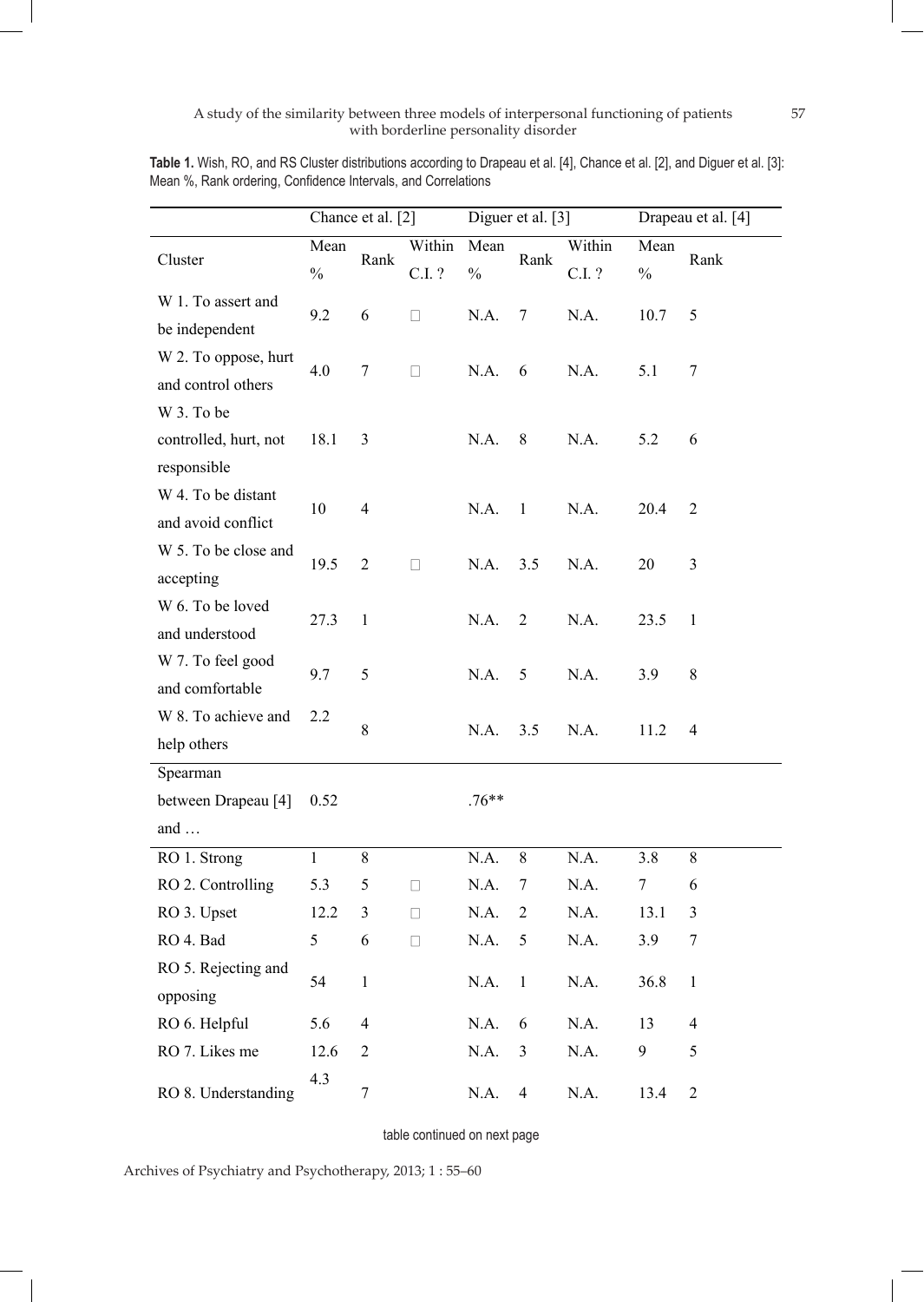| Spearman                                    |      |                |   |         |                 |      |        |                |
|---------------------------------------------|------|----------------|---|---------|-----------------|------|--------|----------------|
| between Drapeau [4]                         | 0.57 |                |   | $.79**$ |                 |      |        |                |
| and $\dots$                                 |      |                |   |         |                 |      |        |                |
| RS 1. Helpful                               | 9.2  | $\overline{4}$ |   | N.A.    | 5               | N.A. | 6      | $\overline{7}$ |
| RS 2. Unreceptive                           | 14.4 | $\overline{2}$ |   | N.A.    | 6               | N.A. | 9.2    | 5              |
| RS 3. Respected and<br>accepted             | 7.5  | 6              |   | N.A.    | 3.5             | N.A. | 15.5   | 3              |
| RS 4. Oppose and<br>hurt other              | 6.6  | $\overline{7}$ | П | N.A.    | $7\phantom{.0}$ | N.A. | $\tau$ | 6              |
| RS 5. Self-controlled<br>and self-confident | 3.5  | 8              |   | N.A.    | 8               | N.A. | 5.6    | 8              |
| RS 6. Helpless                              | 10.4 | 3              |   | N.A.    | 3.5             | N.A. | 13.7   | $\overline{4}$ |
| RS 7. Disappointed<br>and depressed         | 40.5 | $\mathbf{1}$   |   | N.A.    | $\overline{1}$  | N.A. | 26.5   | $\mathbf{1}$   |
| RS 8. Anxious and<br>ashamed                | 7.9  | 5              |   | N.A.    | $\overline{2}$  | N.A. | 16.5   | $\overline{2}$ |
| Spearman                                    |      |                |   |         |                 |      |        |                |
| between Drapeau [4]                         | 0.55 |                |   | .93***  |                 |      |        |                |
| and $\dots$                                 |      |                |   |         |                 |      |        |                |

p value < \*0.05; \*\*0.01; \*\*\*0.001; N.A. = not available; C.I. = confidence interval within 95% .

The clusters were rank ordered based on mean %.

Spearman correlations were used to examine to what extent our model is correlated with the other two models. Although Diguer and collaborators [3] did not report relative frequencies for each CCRT cluster, they provided sufficient information for us to rank order the different CCRT Clusters, hence making the use of Spearman correlations possible. Chance and colleagues [2] did report the percentage of subjects presenting each component. The relative frequency for each component was calculated in order to compare our model with theirs. As rank ordering was now possible, both Spearman and Pearson correlations were used to determine how Chance's model was correlated with ours. Chance and colleagues also reported sufficient data for us to examine confidence intervals at the 95% level.

## **Results**

For the Wish Clusters, our findings correlated significantly with Diguer's findings,  $r_{\rm Spearman}$ =0.76, *p*=0.01 (see Tab. 1), but not with Chance's model, with  $r_{Spearman}$ =0.52,  $p$ =0.09 and  $r_{Pearson}$ =0.55, *p*=0.07. However, the mean percentages of Wish Clusters 1, 2, and 5 proposed by Chance fell within the confidence intervals derived from our data. For the Wish Clusters, Diguer and Chance's models were not significantly correlated  $(r<sub>Spearman</sub> = 0.29, p=0.25)$ . Results were similar for the RO Clusters. Spearman correlations showed that our model is significantly correlated with Diguer's  $(r_{Spearman} = 0.79, p = 0.01)$ . A trend was found when correlating our model with Chance and colleagues' model ( $r_{Spearman}$ =0.57,  $p$ =0.07). When comparing relative means of the RO Clus-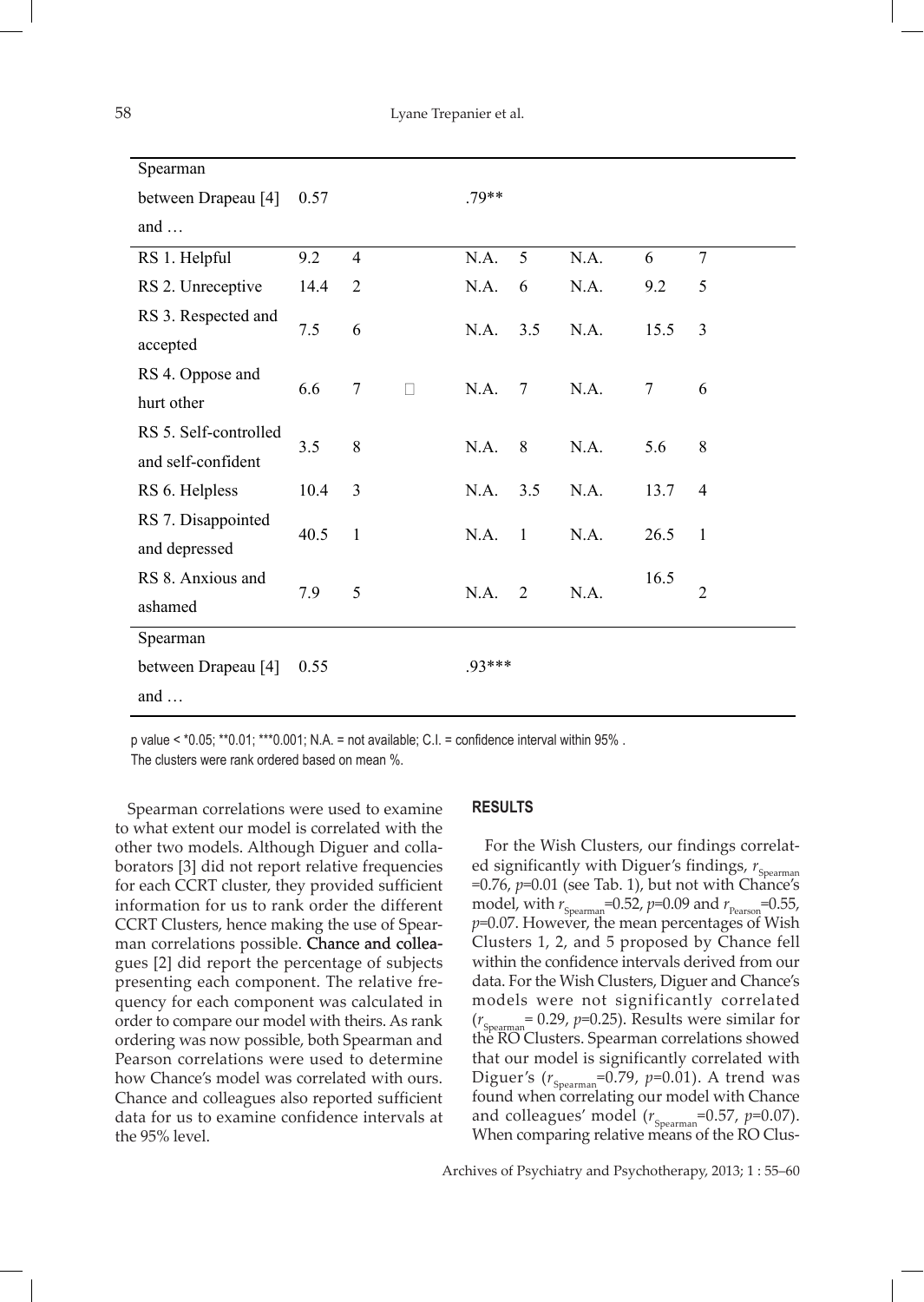ters, our model and Chance's model, though not found to be correlated using the Spearman's coefficient, were highly correlated using the Pearson coefficient ( $r_{\text{Pearson}}$ =0.94,  $p$  = 0.001) with RO Clusters 2, 3, and 4 falling within our confidence intervals. Diguer's and Chance's models were also significantly correlated  $(r_{Spearman}=0.76,$ *p*=0.01).

For the RS Clusters, our model correlated highly with Diguer's model ( $r_{Spearman}$ =0.92,  $p$ =0.001). A trend was found with Chance's model  $(r_{\text{Spear}})$  $_{\text{man}}$ = 0.55,  $p$ =0.08). When comparing mean percentages per se, the findings for our Cluster distributions were not significantly correlated with Chance's model using the Spearman coefficient, but were highly correlated using Pearson's  $(r_{\text{Pearson}} = 0.80, p = 0.01)$ , with RS Cluster 4 falling within our confidence intervals. Diguer and Chance's models were also significantly correlated  $(r_{Spearman} = 0.61, p = 0.05)$ .

## **Discussion**

Our findings for the CCRT Wish Cluster distribution generally matched Diguer's [3] and Chance's [2] findings. The Wish "to be loved and understood" was the most prevalent cluster for both Drapeau [4] and Diguer [3], and was the second most prevalent cluster for Chance and colleagues [2]. The Wish "to be distant and avoid conflict" was also among the top two most prevalent clusters for Drapeau [4] and Diguer [3]. The overall cluster rankings between Drapeau [4] and Diguer [3] were significantly correlated, suggesting that both models corroborate one another. Interestingly, the two most prevalent Wish clusters identified in the narratives of patients with BPD were contradictory in nature, that is the Wish "to be loved and understood" is opposite in nature to the Wish to be "distant and avoid conflict," the latter suggesting a retreat from the interaction. These inconsistent Wish patterns are believed to lead to the communication of mixed messages between patients with BPD and significant others, which in turn may contribute to unstable relationships [6, 7, 20].

For the Response of Others (RO) Clusters, "others are rejecting and opposing" was found to be the most prevalent response of others in all three models. This is consistent with the research of Gunderson and others [7, 8] who reported that sensitivity to rejection is an important element to the interpersonal phenotype associated with BPD. Although there were no matches found for the second most prevalent ROs among any the studies, the overall rankings for the Drapeau [4] and the Diguer [3] studies were significantly correlated.

Finally, the Response of Self "I am disappointed and depressed" (RS-7) was the most prevalent across all three models. A match for the second most prevalent cluster "anxious and ashamed" was also found between Drapeau [4] and Diguer [3]. These findings are congruent with the work of Kernberg [13] who identified characteristics such as narcissism, shame, anxiety, and fear of potential abandonment, to be contributing elements shaping borderline functioning. It is possible that Responses of Self involving anxiety and shame are the results of others being (RO) "rejecting and opposing" which in turn lead to the Wish to "be distant and avoid conflict," thus leaving them with the unanswered Wish to "be loved and understood."

These findings are also generally congruent with a number of follow-up studies examining different aspects of the interpersonal functioning of patients with BPD. For example, Drapeau and Perry [14] investigated whether the interpersonal patterns of patients with BPD were different from those found in individuals with other personality disorders. The researchers found that the former expressed more "wishes to be distant" and to "be like others," as well as more wishes to "to be hurt by others," than patients diagnosed with other personality disorders. Patients with BPD had a higher tendency to perceive others as controlling and bad [8]. Patients with BPD were also shown to be less open and helpful than those diagnosed with a personality disorder other than BPD [16]. The same study showed that BPDs were less self-confident than non-BPDs [16]. Other significant group differences included: patients with BPD having more wishes to be distant, being less open, and ROs that were generally more negative, when compared to the patients with other personality disorders. Finally, consistent with Chance and colleagues [2], patients with BPD reported others as controlling significantly more often than patients with other Axis II disorders.